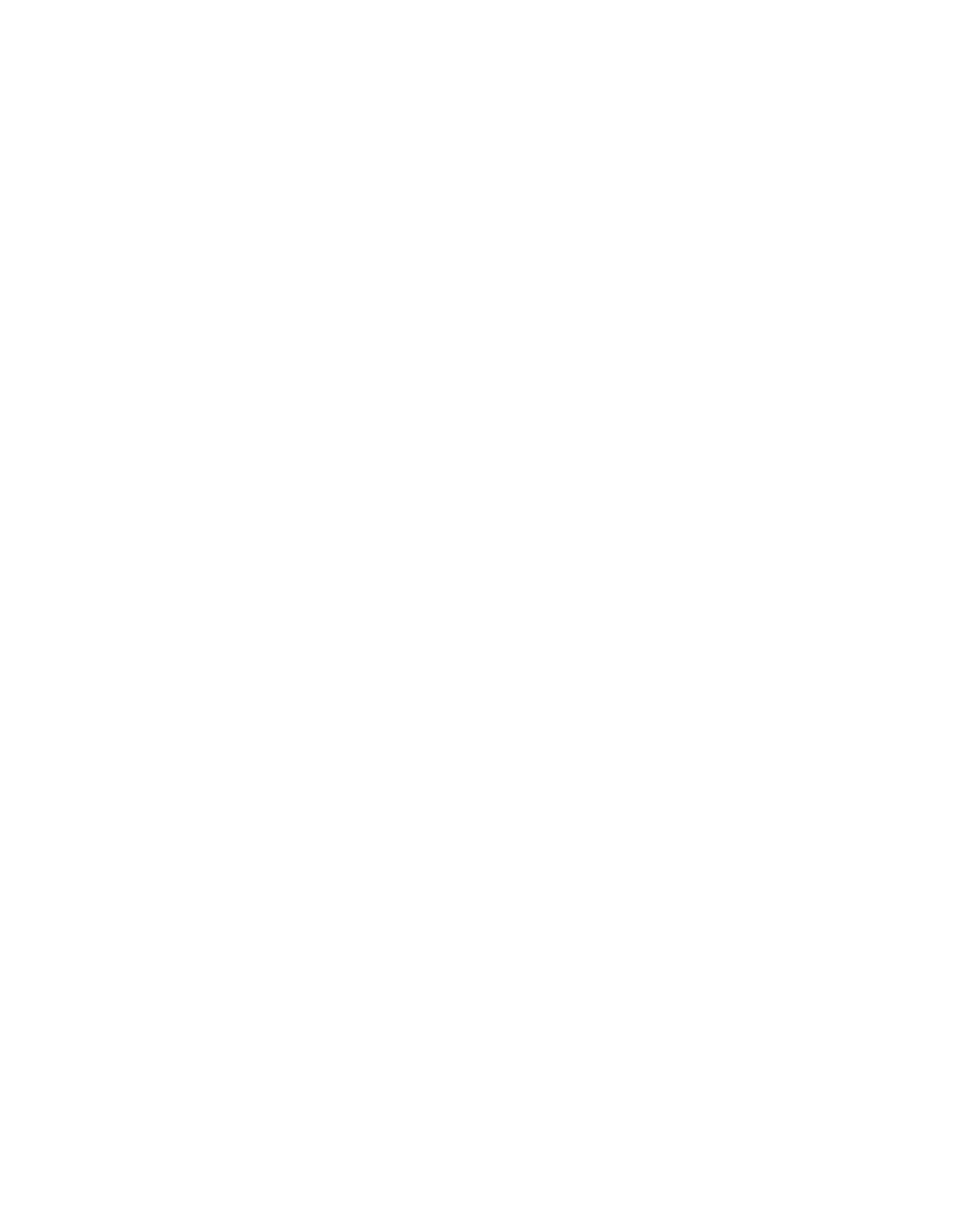### EXECUTIVE SUMMARY

On June 24, 2014, the Government of Canada's health minister, the Honourable Rona Ambrose, launched the Advisory Panel on Healthcare Innovation. The Panel was charged with identifying the five most promising areas of innovation in Canada and internationally that have the potential to sustainably reduce growth in health spending while leading to improvements in the quality and accessibility of care. The Panel was also asked to recommend ways the federal government could support innovation in those five areas.

Since then, the Advisory Panel on Healthcare Innovation has been learning and deliberating more or less non-stop. In the course of its work, the Panel received scores of submissions from organizations and individuals, conducted on-line consultations, crisscrossed the country for inperson discussions with a wide range of stakeholders, reviewed literature and commissioned research studies, and spoke with experts in both domestic and international healthcare policy.

These interactions consistently brought home two points.

First, consistent with polls showing that Canadians are concerned about the state of their healthcare systems, the Panel heard from many stakeholders who see the need for fundamental changes in how healthcare is organized, financed, and delivered.

The Panel's review suggested that these concerns were well-founded. While Canada's healthcare systems remain a source of national pride and provide important services to millions of Canadians every week, the scope of public coverage is narrow, and their overall performance by international standards is middling, while spending is high relative to many OECD countries. Canada also appears to be losing ground in performance measures relative to peers.

Second, pockets of extraordinary creativity and innovation dot the Canadian healthcare landscape. Local, regional and even provincial programs worthy of emulation have simply not been scaled-up across the nation.

Many barriers to effective scaling-up were identified by stakeholders. One key challenge was the lack of any dedicated funding or mechanism to drive systemic innovation. As well, the fragmented nature of the system – with separate budgets and accountabilities for different provider groups and sectors – emerged as the most important structural barrier to both new reform initiatives and effective scaling-up of well-tested ideas and programs. This shortcoming appeared to be operating in a vicious cycle with slow deployment and incomplete utilization of modern information technology.

The Panel observed further that Canada's healthcare systems appeared to be ill-prepared to respond to various shifts in their context. Patients are demanding more participation in their own care and engagement with the design of healthcare programs. As the population ages, there will be a greater premium on seamless delivery of multi-disciplinary care across diverse settings, not least the patient's place of residence. The digital revolution continues to disrupt many enterprises, and sooner or later will transform healthcare. Moreover, accelerating advances in biotechnology are now ushering in an exciting but challenging new era of precision medicine. Canada has pockets of research leadership in this field, but only one small province has taken steps towards implementation of the required learning systems to make precision medicine a clinical reality.

Meanwhile, polling data show that the majority of Canadians no longer believe that an increase in operating funds is the primary solution to the perceived shortcomings of their healthcare systems.

#### Critical Areas for Healthcare Innovation

Weighing all these inputs, and consistent with its mandate, the Panel identified five broad areas where federal action was important to promote innovation and enhance both the quality and sustainability of Canadian healthcare. These were:

- patient engagement and empowerment
- health systems integration with workforce modernization
- technological transformation via digital health and precision medicine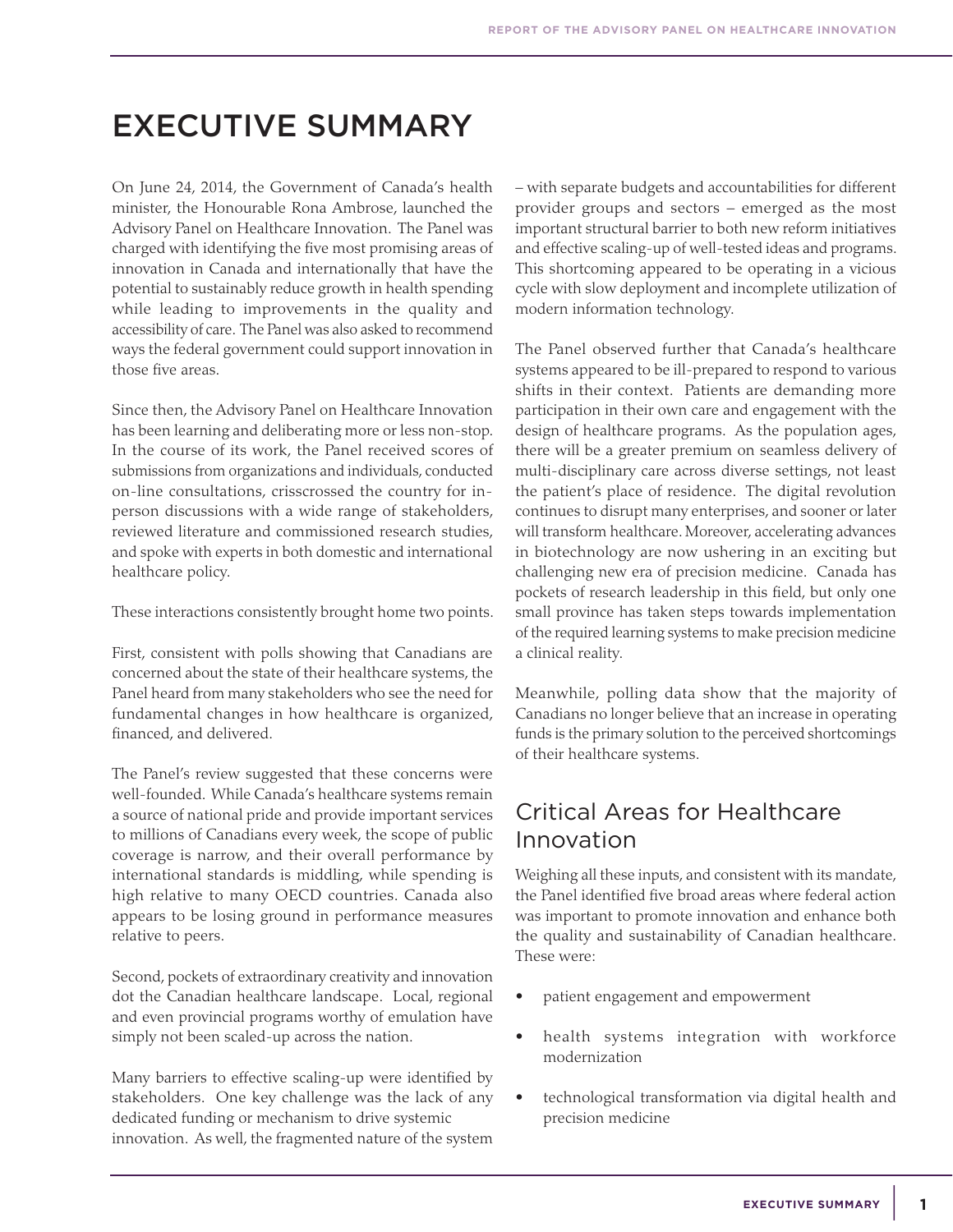- better value from procurement, reimbursement and regulation
- industry as an economic driver and innovation catalyst.

To make recommendations for action on these fronts, the Panel first examined the federal government's role in the evolution of Canada's universal healthcare systems.

#### The Evolving Federal Role

In the 1950s and 1960s, federal investments built capacity for healthcare across Canada, and, through conditional cost-sharing, induced provinces and territories to adopt universal coverage for hospital costs and physician services on more or less uniform terms. Those conditions were weakened by new costsharing arrangements in the 1970s, but reaffirmed in 1984 with the *Canada Health Act*.

Starting in the 1980s and intensifying through to the mid-1990s, successive federal governments unilaterally reduced transfers to the provinces and territories. Fiscal circumstances eased, and from the late 1990s to 2004 Ottawa steadily augmented funding for healthcare. By agreement, these new funds were earmarked to achieve specific objectives, albeit distributed on a formulaic basis. The largest of these initiatives moved an additional \$3.2 billion per year to the provinces and territories. Some laudable progress was made – for example, waiting times for specific services were reduced. However, the Panel's view is that, overall, this period and these investments led neither to modernization of the architecture of Canadian healthcare, nor to serious broadening of the scope of public coverage.

The last'Health Accord' of this nature committed the federal government to make six percent annual increases in the Canada Health Transfer. In 2011 the federal government unilaterally determined that, after expiry of the 2004 agreement and starting in 2017-18, it would reduce the annual rate of growth to the rate of GDP growth or three percent per annum, whichever was larger.

Already facing fiscal pressures, the provinces and territories have intensified their cost containment measures and responded with collaborative initiatives such as group purchasing of prescription pharmaceuticals. However, in the Panel's view, these and other commendable front-line efforts to improve healthcare and augment its value are limited in part by a serious shortfall in working capital, and the absence of a cadre of dedicated and expert personnel who can support efforts to initiate and scale-up improvements in healthcare across Canada.

#### Collaboration for Healthcare Innovation: New Model, New Agency, New Money

The Panel understands that sustaining six percent compounded growth in the federal transfer is difficult in the present fiscal circumstances. It has not recommended any changes to the current plans for transfers. It has also rejected a return to earlier approaches that depended on unanimously agreed priorities and formulaic allocations of funds. Instead, having examined the scope and scale of the problem, and having examined international and domestic precedents, the Panel is recommending two key enabling actions.

The first enabling action is a consolidation of the mandates of three existing agencies and expansion of capacity to create a new vehicle for accelerated change. As a placeholder, this agency has been termed the Healthcare Innovation Agency of Canada (HIAC). The choice of existing agencies for inclusion in HIAC is a reflection not on their performance but on the centrality of their missions to the task of transforming Canadian healthcare, and the synergistic impacts to be achieved from drawing them together and scaling up their activities as needed. HIAC would accordingly draw on staff from the Canadian Foundation for Healthcare Improvement, the Canadian Patient Safety Institute, and, after a transition period for completion of its existing projects, Canada Health Infoway.

The second enabling action is the provision of fuel both for that vehicle and to support provinces and territories as they strengthen their healthcare systems with fundamental reforms and work with stakeholders to scaleup well-tested innovations. These funds would flow to 'coalitions of the willing' – jurisdictions, institutions, providers, patients, industry, and committed innovators of all backgrounds. Again as a placeholder, this has been termed the Healthcare Innovation Fund (hereafter, the Fund, for short).

**About the new Agency**: As exemplified by seven pan-Canadian health organizations and the Canadian Institutes of Health Research (CIHR), this approach to supporting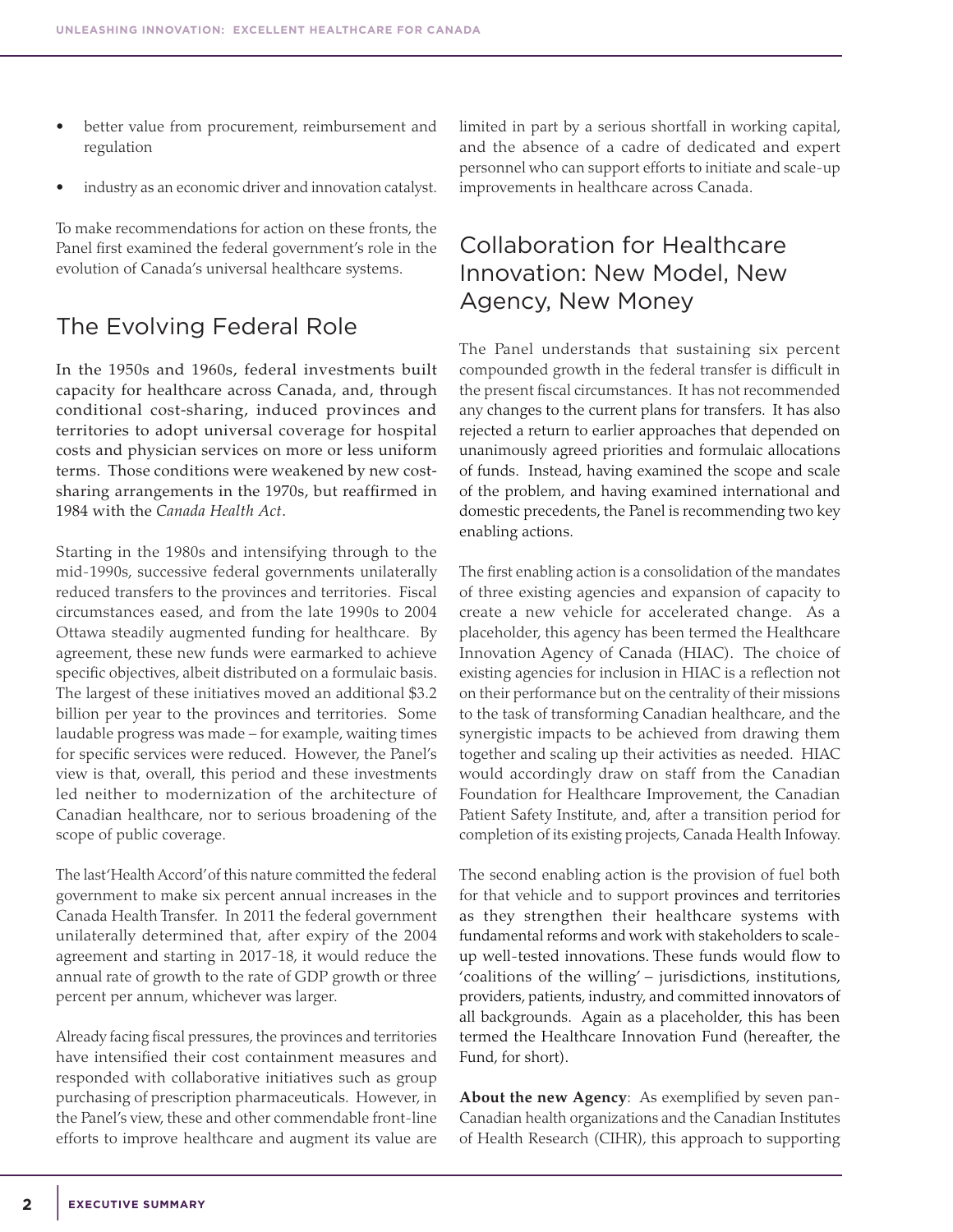national collaboration in specific areas has been used for more than two decades. CIHR is the largest of these entities with an annual outlay of approximately \$1 billion per annum. However, its primary mandate has been – and should remain - the funding of academic research. Each of the other entities has a specific focus on elements of innovation, and each can claim unique strengths. However, none has had a broad innovation mandate, and none has anything like the scale to take on such a role. In contrast, HIAC as a new Agency would be dedicated to catalyzing change in real-time, evaluating the impacts of those changes, and accordingly rejecting, revising and reevaluating, or scaling-up the resulting innovations.

HIAC should be an arm's length organization, supported through the Healthcare Innovation Fund, governed by a group of eminent Canadians appointed on merit alone, and linked to one or more advisory committees composed of representatives of a range of stakeholders, not least provincial and territorial governments. Its corporate structure should enable it to provide robust, independent oversight and direction for a range of projects, including those fielded across Canada with support from the Innovation Fund.i

**About the new Fund:** The Healthcare Innovation Fund's broad objectives would be to effect sustainable and systemic changes in the delivery of health services to Canadians. Its general goals would be to: support highimpact initiatives proposed by governments and stakeholders; break down structural barriers to change; and accelerate the spread and scale-up of promising innovations. It would not be allocated on the basis of any existing transfer formulae, nor would its resources be used to fund provision of healthcare services that are currently insured under federal, provincial and territorial plans. Allocations would instead be made on the basis of rigorous adjudication against transparent specifications, having particular regard for measurable impacts on health outcomes, creation of economic and social value, sustainability, scalability, and a commitment by partners to sustain those innovations that are demonstrably successful.

The Panel recommends that these two initiatives should begin as early as possible in the mandate of the Government that will take office after the election of October 2015. The outlay from the Fund should rise as needed, with the expectation that a steady-state target of \$1 billion per annum might in ideal circumstances be reached as early as 2020. The Agency and the Fund would be important enablers for many of the specific recommendations made by the Panel in each of the five identified areas that are priorities for innovation. Unless otherwise specified, the Fund and HIAC should be assumed to be the leads from the federal side in what follows.

#### Theme 1: Patient Engagement and Empowerment

The Panel reviewed evidence showing a large gap between the rhetoric of patient-centred care and the experience of many patients and families in modern healthcare systems. It was also encouraged by many teams, institutions and systems in Canada that have been taking positive steps to bridge rhetoric and reality. At a system or subsystem level, the Panel recommends implementation of various models of payment and accountability organized around patients' needs, rather than the existing revenue streams of providers and institutions. At the institutional or regional level, priority must be given to implementation and scaling-up of the many programs that have yielded positive results as regards patient-centred care and patient and family engagement in the design and evaluation of healthcare programming and systems.

The Panel has also identified an acute need for developing and implementing information tools for patients in two distinct areas. The first is the promotion of health and healthcare literacy. The second is the scaling-up of best practices in the use of patient portals, ensuring that patients effectively co-own their health records. Patient engagement and co-ownership of health records would be further facilitated through mobile and digital health solutions that enable virtual care and empower patients, while meeting common standards and interoperability requirements. The role of government in this milieu will be very different than was the case when Infoway began building information infrastructure in 2001. As outlined under Theme 3, a transition in structures and roles is warranted.

i The combined enterprise represented by the Agency and Fund might be reflected by a collective moniker, such as Healthcare Innovation Canada.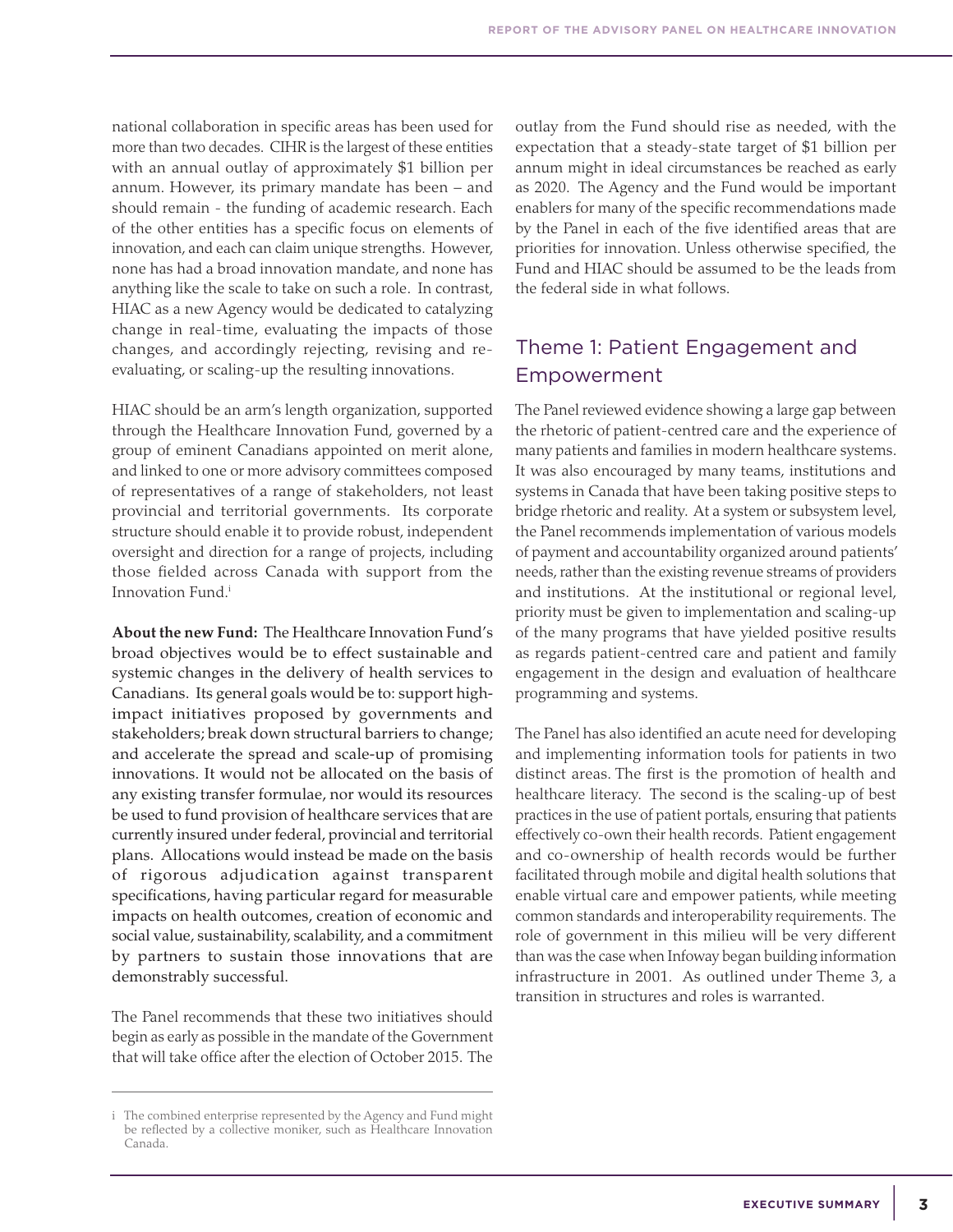#### Theme 2: Health Systems Integration with Workforce Modernization

The Panel observed substantial symbiosis between an integrated healthcare system and an innovative one. US group health plans illustrate how, even within a very challenging context, integrated healthcare systems offer patients enhanced access, along with high quality care from multi-professional and multi-specialty teams, at costs lower than current Canadian per capita spending. Supporting the implementation and iterative improvement of integrated healthcare demonstrations and 'bundled payment' models must accordingly be a high priority for the Agency and Fund. Where possible, demonstrations should be implemented that integrate healthcare and social services or that otherwise provide specific incentives to addressing social needs, protecting and promoting health, or preventing disease.

These shifts in payment and accountabilities operate synergistically with changes in professional roles and responsibilities. Best practices in inter-professional care should be scaled-up, with particular attention paid to implementing the recommendations of the Canadian Academy of Health Sciences report on *Optimizing Scopes of Practice* (2014)*.* In a similar vein, the Panel recommends a collaborative national initiative to examine roles, responsibilities, and payment of health professionals in relation to generation of value.

These general priorities for more integrated care carry additional weight in the realm of Aboriginal healthcare. A number of recommendations are accordingly directed to Health Canada and its First Nations and Inuit Health Branch on this topic. Among these are co-creation of a First Nations Health Quality Council and a parallel liaison committee for Inuit representatives, drawing together Aboriginal representatives and patients, and representatives of provincial and territorial governments. Experimentation is already underway with new models of co-governance of health services for First Nations; the Panel urges continued exploration of these models along with careful evaluation, ensuring always that service transfers are commensurate with resources. A range of other concerns have also been surfaced for action. *Inter alia,* these include: improved health infrastructure and health human resources for reserves, the administration of the Non-Insured Health Benefits program and its integration with provincial and territorial systems, and the need for new models of care that will mitigate costs and burden of travel.

#### Theme 3: Technological Transformation via Digital Health and Precision Medicine

A third priority for innovation is to capitalize on the exciting developments underway in the generation and application of health data and knowledge.

**About Health Data and Electronic Health Records:**  Development of info-structure has accelerated in Canada, with wider uptake of electronic health records. However, Canada lags on many fronts, including meaningful use of those digital resources, secure access to patient records by authorized users to enable safe and seamless care, assurance of digital access to their own records for patients, development of virtual care applications, and achievement of sufficient inter-operability and standardization of data to permit more effective use of all these data for performance measurement and advanced analytics. The Panel has recommended action on all those fronts.

As noted earlier, the Panel envisages the short-term continuation of Canada Health Infoway, with bridge funding that will enable it to complete current projects. Thereafter, as the agenda shifts from info-structure to uptake and applications, Infoway would merge into HIAC and all further funding for its partnerships should flow through the Fund.

Canadian Institute for Health Information (CIHI) would be supported to provide greater transparency about healthcare in Canada and to lead 'open data' efforts. CIHI would also be expected to pursue more intensive datagathering on three fronts: the 30% of healthcare spending that flows from private sources; health services for, and health of First Nations, working in partnership with the First Nations Quality Council; and patient-oriented outcome measures. CIHI and the new Agency would partner with provinces and territories to develop information appropriate to support integrated delivery models, including different forms of bundled payments. Lastly, CIHI would need to ensure greater information dissemination to a range of audiences  $-$  particularly the general public  $-$  of the information it gathers.

**About Precision Medicine:** The rapid development of sophisticated biomarkers is disrupting the prevention, diagnosis, and treatment of illness – indeed, redefining existing diseases and their prognoses. Canada has pockets of strength in precision medicine, and a nascent research strategy has been led by CIHR. However, what is notably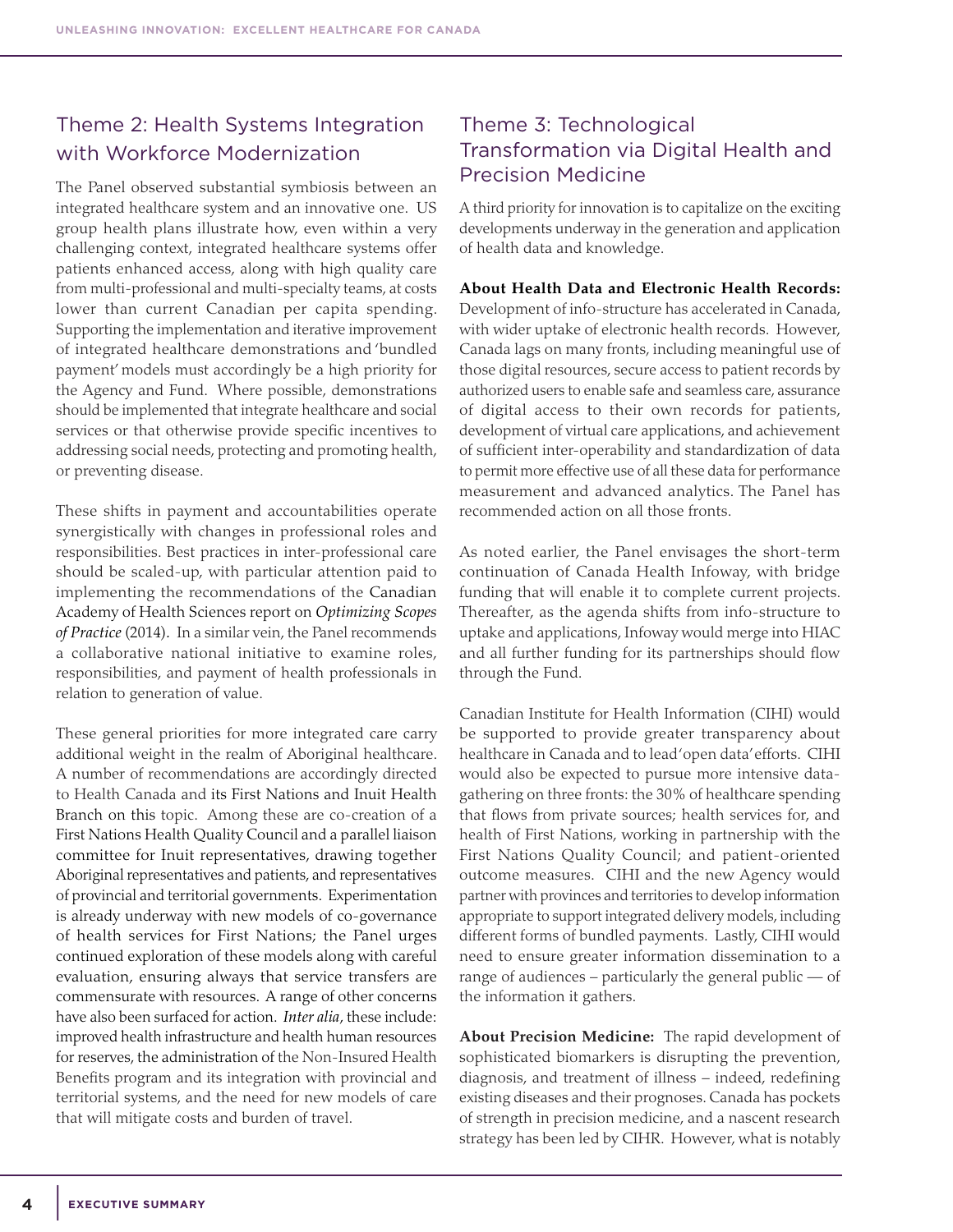absent is a national strategy for innovation, i.e., implementing these concepts into front-line care. For example, the Panel saw meaningful scope to improve the use of prescription drugs by applying these techniques – but limited uptake. The Panel's recommendations are designed to ensure that Canada's diverse populations and single-payer healthcare systems can be leveraged to our national advantage. It is particularly important to develop and begin following a roadmap to ensure that Canada's healthcare information and communications technology will support these data-intensive models of care and the rapid-cycle innovations that characterize precision medicine as a field. The Panel also urged the scaling of models of care in subfields of precision medicine that are relatively more mature, such as pharmacogenomics and cancer diagnosis and treatment. It perceives that there is substantial potential for the commercialization of madein-Canada concepts and tools in the precision medicine field, provided that a nimble implementation strategy can be launched as recommended.

#### Theme 4: Better Value from Procurement, Reimbursement and Regulation

As noted, on a value-for-money basis in healthcare, Canada is lagging many peer nations. The Panel concluded that changes to healthcare finance, purchasing and regulation could improve the value received by Canadians in areas such as prescription drugs, physician services, and medical technologies. Most of the related recommendations are directed to Health Canada or existing federal agencies.

Pharmaceutical products stood out as a concern, given Canada's extremely high per-capita outlays, our outlier status as a country with universal healthcare programs but inequitable and uneven coverage of prescription drugs, and the cost pressures looming from new biological compounds. The Panel strongly supports the principle that every Canadian should be able to afford necessary drugs, but sees demonstration of wide improvements in pricing as a prudent precursor to extending coverage, and is concerned that, absent integration and alignment of incentives, a new stovepipe of spending on pharmaceuticals may not have the anticipated cost-control effects. To this end, it has recommended that existing federal drug plans reaffirm their desire to join the Council of the Federation's pan-Canadian Pharmaceutical Alliance and that HIAC offer to serve as the secretariat, in conjunction with exploring strategies to extend the reach of this alliance to

private insurance plans.

In contrast to current industry practice of confidential rebates, the Panel supports a national push for full transparency of net prices paid, so that all stakeholders have enough information to make informed choices. As well, the high price of pharmaceuticals and move to collective procurement both suggest the need for a review of the policies and practices of the Patented Medicines Pricing Review Board.

Last, the Panel observed that some effective technologies and practices are slow to diffuse, while obsolete technologies and practices persist. To this end it recommended funding for, and careful evaluation of the impact of, Choosing Wisely Canada.

#### Theme 5: Industry as an Economic Driver and Innovation Catalyst

Other nations are adopting policies designed both to nurture a domestic healthcare industry and to reshape interactions with multinational companies that provide healthcare goods and services. The underlying motivation is clear: publicly-funded healthcare is invariably a valued social program, but can also contribute to economic development. The Panel's review found that Canada lags other jurisdictions such as Denmark and the UK in policies and processes of this nature. In particular, for both drugs and devices, Canada's regulatory environments and markets are characterized by fragmentation, duplication, and inconsistencies.

The Panel has accordingly recommended a number of changes, including creation of a Healthcare Innovation Accelerator Office, to be housed in HIAC, focused on accelerating the adoption of potentially disruptive technologies that show early promise of value for money to the system and benefit for patients. HIAC should also support the spread and scale-up of improved procurement processes, e.g. value-based approaches and best practices such as the competitive dialogue process used by the European Union and MaRS Excite.

Some of the recommendations in the recent *Review of Federal Support to R&D (2010)* will require customization for the unique features of healthcare enterprises, but are highly relevant to health-related Canadian companies, particularly small and medium-sized enterprises. In this regard, drawing on insights from the 2010 Review, Health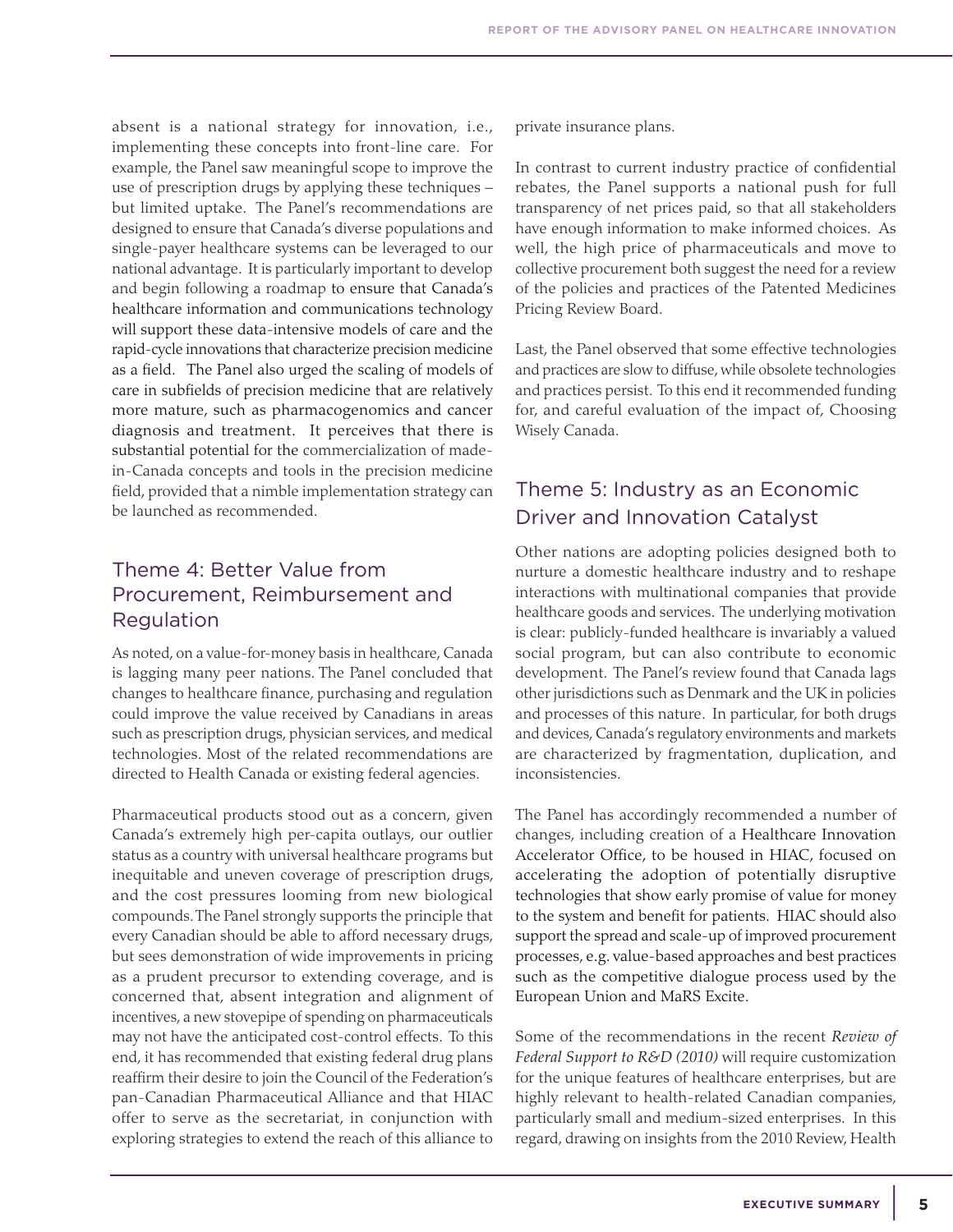Canada should work in tandem with a range of stakeholders inside and outside the federal government to develop a whole-of-government strategy that would support the growth of Canadian commercial enterprises in the healthcare field.

In the chapters covering Themes 4 and 5, the Panel is recommending a number of improvements to the mechanisms for assessing and regulating drugs and devices, targeting variously Health Canada and its Health Products and Food Branch, and the Canadian Agency for Drugs and Technologies in Health (CADTH). Under theme 5, the Panel urges attention to regulatory enhancements that might reduce duplication and enable higher quality and faster reviews without compromising Canada's current standards for drug and device safety.

#### Consensus and Fairness as Healthcare Evolves

**A Federal Role in Consensus-Building:** Many of the Panel's recommendations have cross-cutting implications. For example, a more integrated healthcare system has a much higher probability of yielding a patient-centred experience than one in which patients and families navigate a poorly coordinated care with uneven coverage and incomplete sharing of health records. In the same vein, interwoven through the report are a number of recommendations that broadly enable innovation through consensus-building with or without related legislative or regulatory action. They are gathered and summarized here.

Technological and social innovation in healthcare have already generated a variety of ethical and legal issues. The Panel recommends that Health Canada in partnership with the new Agency should take the lead in consultation and consensus building across provinces and territories to anticipate such issues, and resolve legislative ambiguities as needed. Obvious pressure points are physician-assisted dying and genetic discrimination. However, a national consensus is also needed on protection of patient privacy while enabling innovation (e.g. in precision medicine and genomics, mobile health, and various forms of digitized health records). The Panel has been similarly struck by continued confusion – and the potential of interjurisdictional inconsistencies – on the matter of patients' access to and co-ownership of their personal health records. Last, but not least, in an era when Open Data and Big Data are seen as twinned enablers of data-driven innovation, Canadian governments and research agencies have failed to forge a consensus on how broad sharing of appropriately anonymized health-related data can safely occur across and within jurisdictions. As noted, this is critical not only for rapid innovation in the field of precision medicine, but for enhancing applied health research and data-driven innovation in Canada's healthcare delivery systems.

**Financial Fairness in a Period of Transition:** Canada's total proportion of private spending on healthcare has been more or less stable at 30% since the late 1990s, but out-of-pocket spending is rising in relative terms. This is associated with an inequitable burden on lower-income Canadians. The inequitable distribution of this burden will also be exacerbated by population aging given that about \$6 billion was spent out-of-pocket on long-term care and billions more in other supplies and services that are used at a much higher rate by senior citizens.

In recommending changes to tax policy that will enhance fairness, the Panel emphasizes that these are transitional measures: they do not vitiate the need to achieve universal coverage for prescription drugs nor the adoption of new delivery models that might allow cost-effective expansion of public coverage.

The Panel's core recommendation in this regard is an income-scaled Refundable Health Tax Credit (RHTC). The RHTC would replace the existing supplement and, like that supplement, be applied in conjunction with the existing Medical Expense Tax Credit. The RHTC would provide tax relief of 25 percent on eligible out-of-pocket healthcare expenditures up to \$3,000 per year, starting with the first dollar spent on eligible expenses. Additional expenses would be claimable under the existing Medical Expense Tax Credit. Provinces would have the option of adopting the new credit in their tax systems, thereby potentially increasing its value.

Related recommendations address how the administration of the RHTC could be structured to help ease the cash-flow burden of out-of-pocket health costs on individuals and families with modest incomes. Furthermore, the cost of this credit would be fully offset both by cancelling the existing supplement and, more importantly, by taxing the employer-paid premiums for employer-sponsored private health and dental plans. This expense, however, would be considered as a qualifying medical expense under the new RHTC and/or METC, meaning that employees could claim it on their income tax return. The Panel believes that these measures, in their totality, enhance fairness among taxpayers, as well as helping to mitigate an unfair and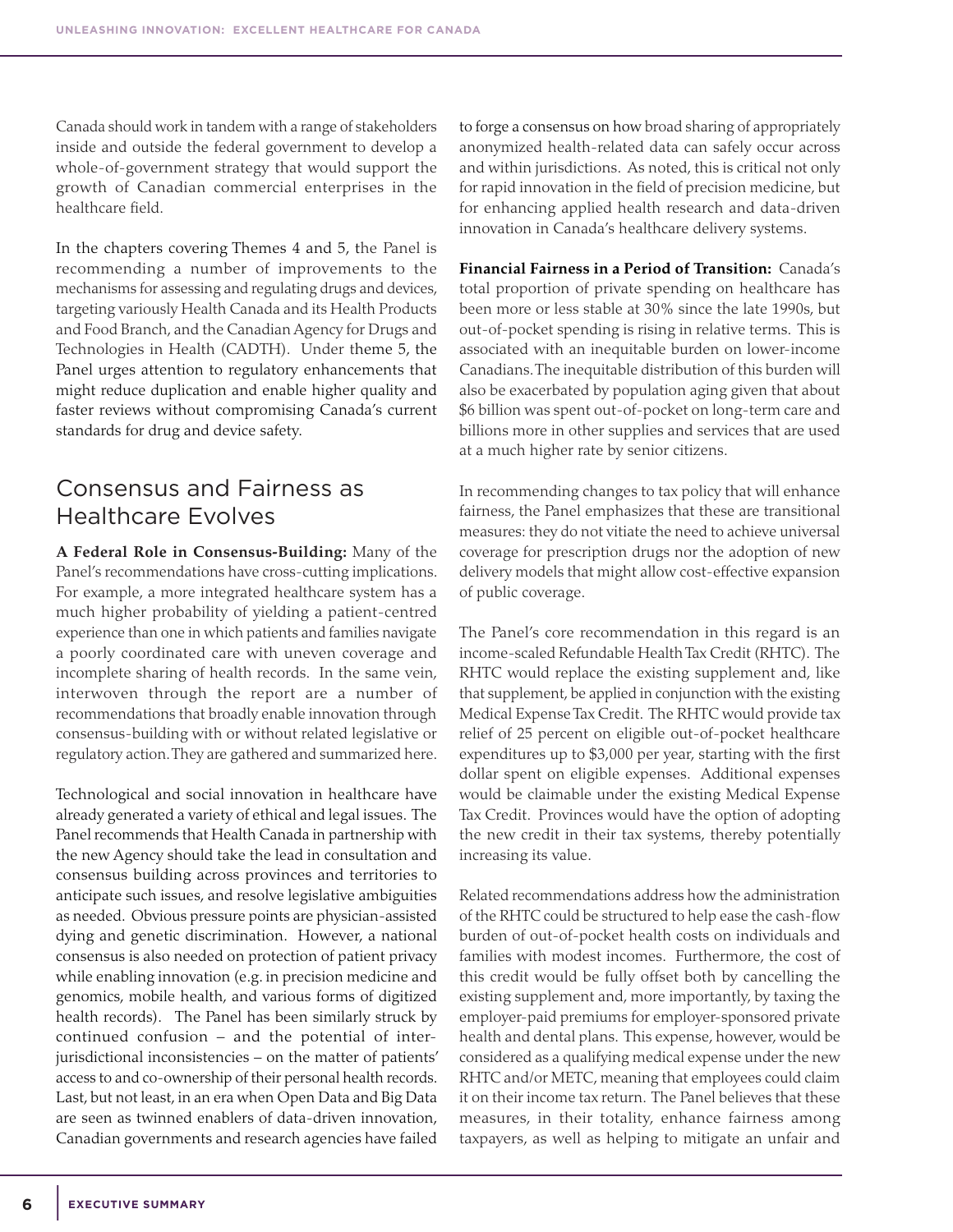growing burden of out-of-pocket healthcare costs on Canadians with modest incomes.

fundamental changes in incentives, culture, accountabilities, and information systems.

#### Concluding Reflections

The collection of universal healthcare insurance programs colloquially known as 'Medicare' continues to offer essential services to millions of Canadians, and remains the nation's most iconic social program. However, Medicare is aging badly. The Panel has been left in no doubt that a major renovation of the system is overdue, and is chagrined and puzzled by the inability of Canadian governments – federal, provincial, and territorial – to join forces and take concerted action on recommendations that have been made by many previous commissions, reviews, panels, and experts.

At the outset of the current review, Panel members sensed that some stakeholders expected a quasi-commercial 'Dragon's Den' exercise – the tidy delineation of five quick fixes or big trends, a spotlight on a few made-in-Canada solutions offered by enterprising teams in the private or public sectors, and some policy palliatives that would justify placing healthcare on the federal backburner. Panel members, including the late Dr. Cy Frank, believed in contrast that their mandate could only be fulfilled by taking a wide-angle view of healthcare innovation.

To that end senior officials in Health Canada have consistently supported the Panel members in their work, and taken in stride the fact that some of the Panel's findings might shine a critical light on the Department itself. For her part, Minister Rona Ambrose has been meticulous in respecting the Panel's independence. The Panel would add that by excellent example, the Minister has illustrated the positive role that facilitative federal leadership can play in Canadian healthcare. It bears repeating, however, that no elected or appointed officials of any government, not least the Government of Canada, should be assumed to endorse any of the interpretations, opinions, or recommendations advanced in the report.

In conclusion, the Panel reiterates that, with bold federal action and prudent investment, and with a renewed spirit of collaboration and shared political resolve on the part of all jurisdictions, Canadian healthcare systems can change course. What has accordingly been proposed in the report is specifically designed to move Canada toward a different model for federal engagement in healthcare – one that depends on an ethos of partnership, and on a shared commitment to scale existing innovations and make